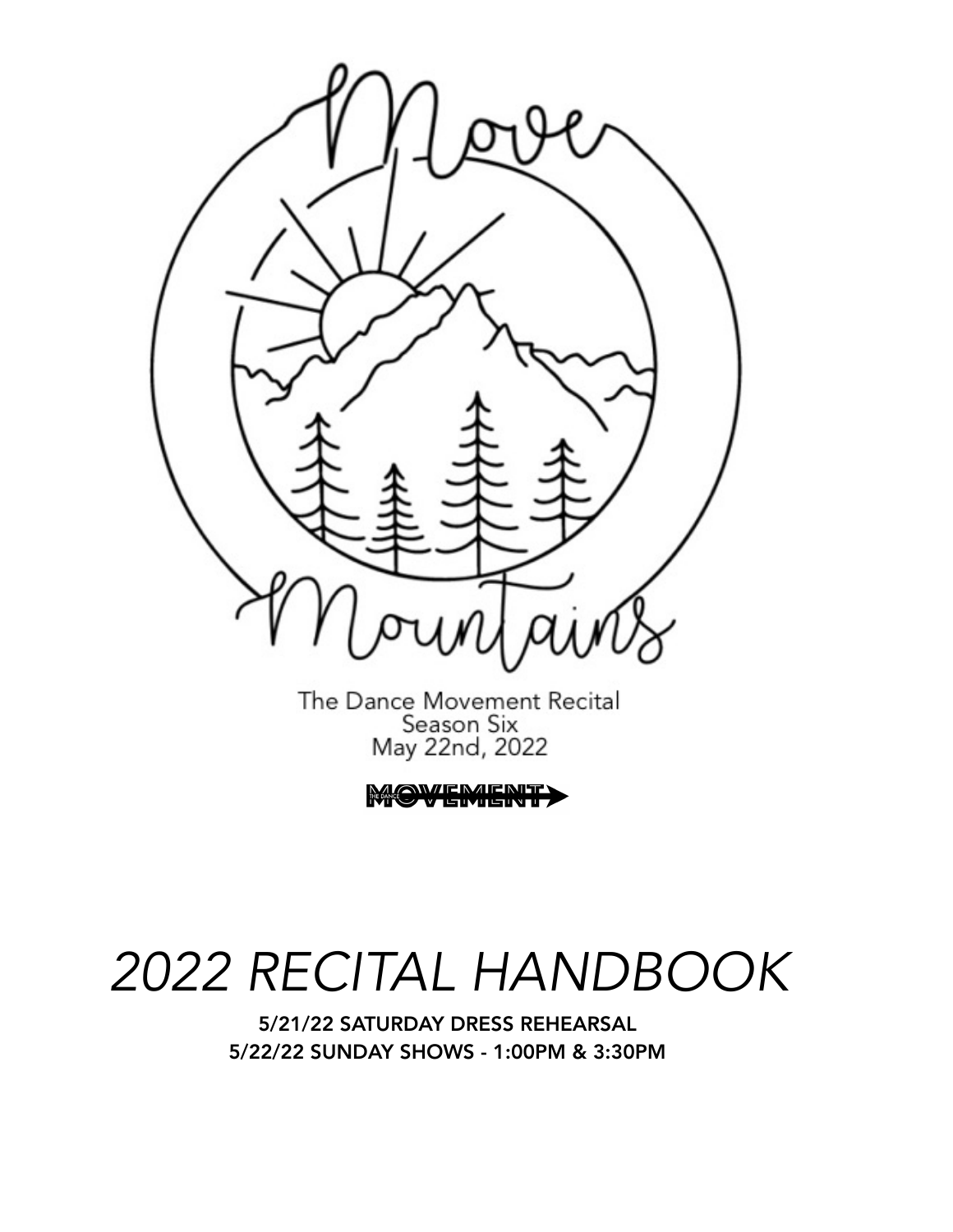## Table of Contents

1 - General Recital Information 2 -Recital Times/Location 3 - Dress Rehearsal/Details 4 - Recital Line-Up 5- Recital Tickets 6 - Hair, Shoes, Make-Up, Accessories & Details 7 - Stage Makeup Sheet 8 -Dancer Drop Off/Pick Up 9 - What To Bring 10 - Policies/Procedures 11 - Recital Video

## QUICK REFERENCE STUDIO INFORMATION

**Studio Address:** 10870-2 Portage St. NW Canal Fulton, OH 44614

Phone Number: 330-685-7769

Email: thedancemovementohio@gmail.com

Website: www.thedancemovementohio.com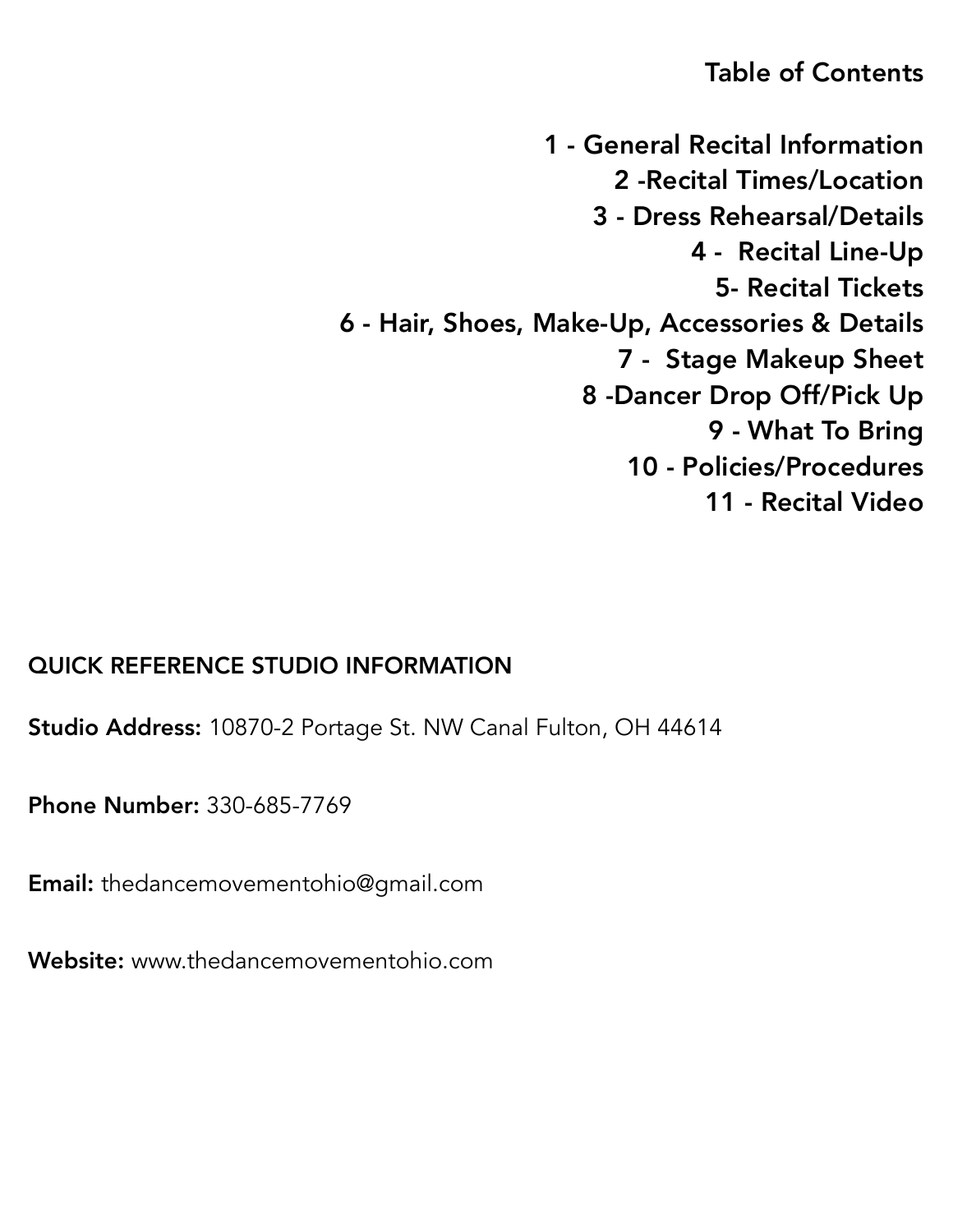#### 1/ General Recital Information

The opportunity to perform in a recital is an exciting, empowering and confidence-building part of the training process. This is where we love to watch our students learn about the theatre, rehearsals and teamwork while they enjoy the opportunity to showcase their skills in a professionally run production. Recitals are a wonderful way for students to showcase the results of their hard work and for family and friends to join in the pride of their achievement. We love giving all students the chance to perform for their family and friends in this supportive and fun environment and encourage even our youngest and newest performers to be involved. If there is any reason why your child will not be able to perform at the recital on the dates and times provided in this handbook, please let us know so we can make amendments to the class routines involving them.

In terms of attendance, it is very important that students do not miss any of their scheduled classes between now and recital/concert time so they can spend their rehearsal time together to perform their routines, feel confident and look amazing. If your child is sick for class but well enough to come and watch, this is preferable to missing out altogether. Please note that unfortunately any families with unpaid dance or costume fees will not be allowed to participate in our recital.

This is without doubt the highlight of our year and we are giddy with excitement to show you how hard our dancers have been working!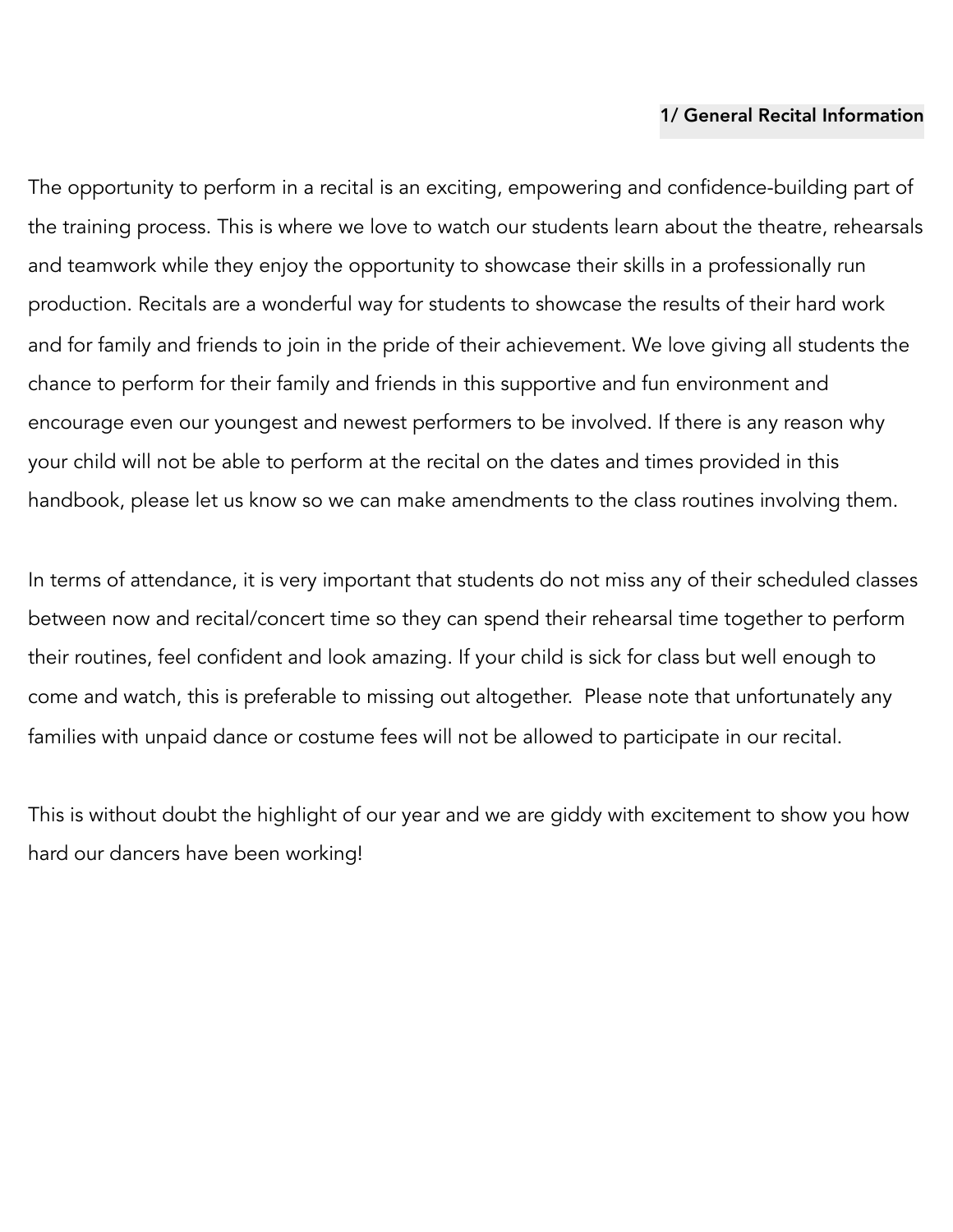#### >>>Where is recital?

Recital will be held at Puffenberger Hall at Northwest High School: 8580 Erie Ave NW, Canal Fulton, OH 44614 on Sunday, May 22nd 2022.



#### >>>How many shows are there?

In order for us to give all students as much stage-time as possible, we have divided our classes into two separate shows. We know that our dancers love to perform their routines and show off their hard work as much as possible, and we are thrilled to be able to offer more seating and ticket opportunities by dividing our recital into two shows.

5/22/22 1:00PM SHOW includes the following classes: Acro I, KinderSMASH Tap/Jazz, Toddlers in Tutus/ Tuxes (Mon.), Bebe Ballet, Preschool Acro, Beginning Ballet/Contemporary, Toddlers in Tutus/Tuxes (Weds.), KinderSMASH Ballet/Contemporary, Preschool Pixies/Pirates (Weds.), Preschool Pixies/Pirates (Mon.), Hip Hop I, KinderMOVE, Fairy Tale & Twirl, Kinder/Beg Acro, Petite Jazz, Beginning Hip Hop, Petite Contemporary, Beginning/Tap I, Beginning Jazz, Versatility I, and Petite Ballet. Performers in the 1:00PM SHOW are required to arrive no later than 12:30PM with their hair and makeup done and first costume on. There will be a "Baby Break" about halfway through the show where our 2, 3 or 4 year old dancers are permitted to be picked up by their parents.

5/22/22 3:30PM SHOW includes the following classes: Advanced Contemporary, Versatility II/III, Junior I Contemporary , Teen Ballet/Contemporary, Junior II Contemporary, Advanced Ballet, Intermediate Jazz, Junior Jazz, Intermediate Ballet, Hip Hop IV, Intermediate Contemporary, Junior Ballet, Hip Hop III, Hip Hop II, Int/Adv. Tap, and Advanced Jazz Tech. Performers in the 3:30PM SHOW are required to arrive no later than 3:00PM with their hair and makeup done and first costume on.

\*The TDM Company will perform in both shows\*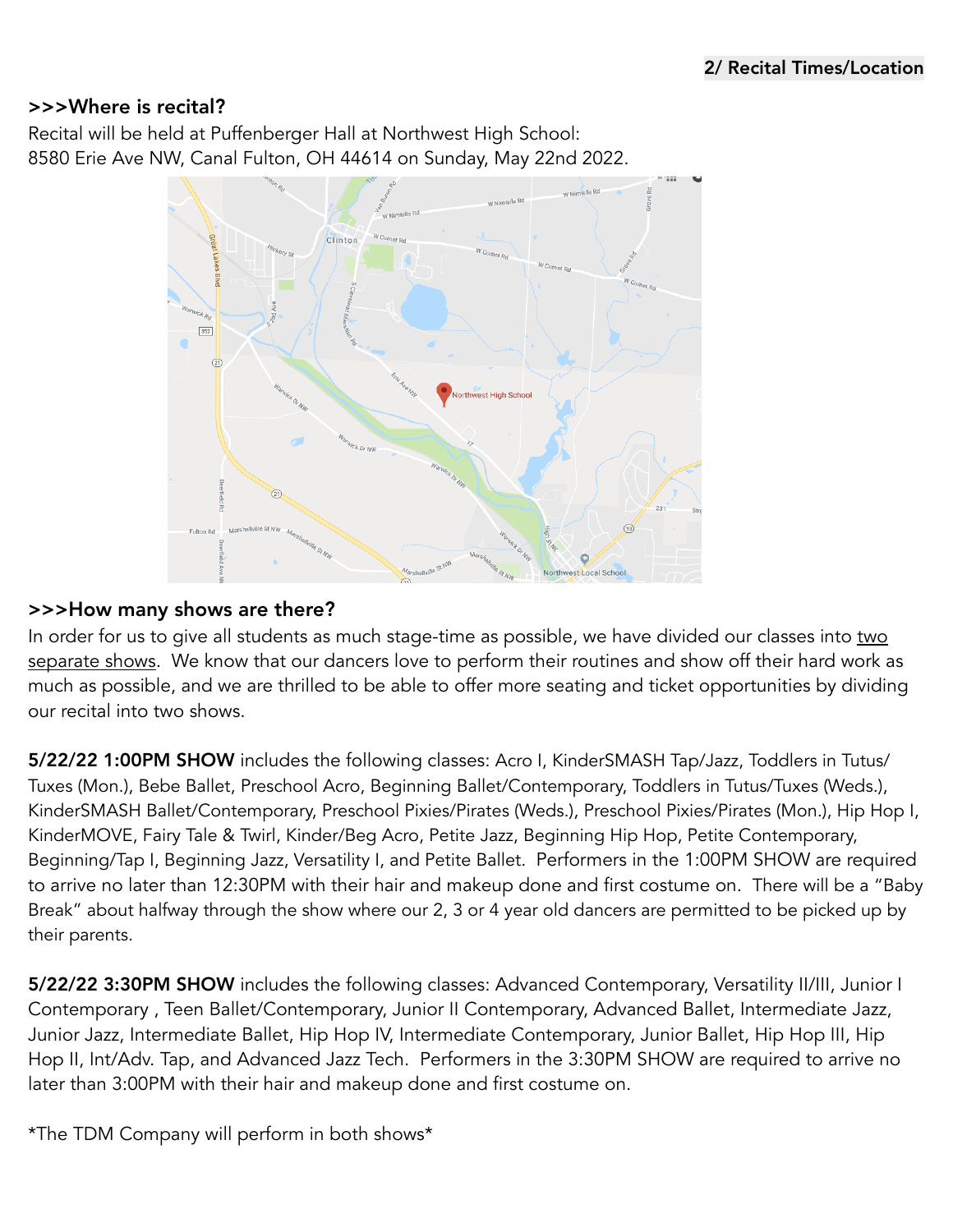#### 3/ Dress Rehearsal

Here at The Dance Movement, dress rehearsals are a super important part of preparing for our recital. This is where we get to see the costumes working on stage in a group to really compliment the dances your children have been working so hard on throughout the year. It gives us a chance to make any adjustments and ensure that everyone has time to get ready between their dances.

Even more importantly, it gives the stars of our show a chance to get up and rehearse on the big stage – a very different environment than they are used to within the studio walls. They can overcome some of the jitters that may hit when the bright lights come on and really prepare themselves for the show ahead. It is a fun and rewarding experience and a great chance to play with their friends and watch some inspiring dancers as they wait for their turn in the spotlight.

#### >>>Where and when is Dress Rehearsal?

Dress rehearsal will be held on Saturday, May 21st from 9:30AM-3:00PM at Puffenberger Hall at Northwest High School - the same location as recital.

#### >>>What time do we come to Dress Rehearsal?

On the following pages you will find the dress rehearsal schedule with a designated time for each class/ piece - please arrive 5 minutes before your the scheduled time designated for your class "stage ready."

#### >>>Where do we go when we get there?

When you arrive at Northwest High School come into Puffenberger Hall. This is where all dancers and parents must be during dress rehearsal unless they are changing, on stage, or getting their picture taken after rehearsal.

#### >>>What does "stage ready" mean and what should I bring?

"Stage Ready" means your dancer MUST ARRIVE IN FULL MAKEUP AND COSTUME. We suggest wearing a button down shirt or zip-up sweatshirt OVER your costume to protect it from spills, plus it won't ruin your hair or makeup when taking it off.

You must bring along all of their costumes, hair and makeup items for the concert. This includes hairspray, bobby pins, bun pins, hairnets, tights, socks, hair ties and safety pins etc. OUR TIMELINE IS TIGHT and we will not be able to wait for your child to start the rehearsal.

#### >>>Are dancers required to stay the whole time?

After your child's rehearsal time, you are free to leave. If your dancer has multiple classes and is watching in between, we ask that you remain quiet in the audience so our staff can facilitate the rehearsals quickly and efficiently.

#### >>>Can we record dress rehearsal?

You may videotape dress rehearsal if you wish, BUT no videotaping or flash photography is permitted at the show. Please inform your guests of this policy.

#### >>>What if my child is in multiple classes/pieces?

Bring all your costumes and accessories in labeled garment bag to dress rehearsal. If a dancer has more than one class/costume, parents will be responsible for their dancer's costume changes during dress rehearsal. *But during the recital - TDM Staff will handle all costume changes backstage or in the choir room, as no parents are permitted backstage.* PLEASE SEE SECTION 8 for more detailed instructions.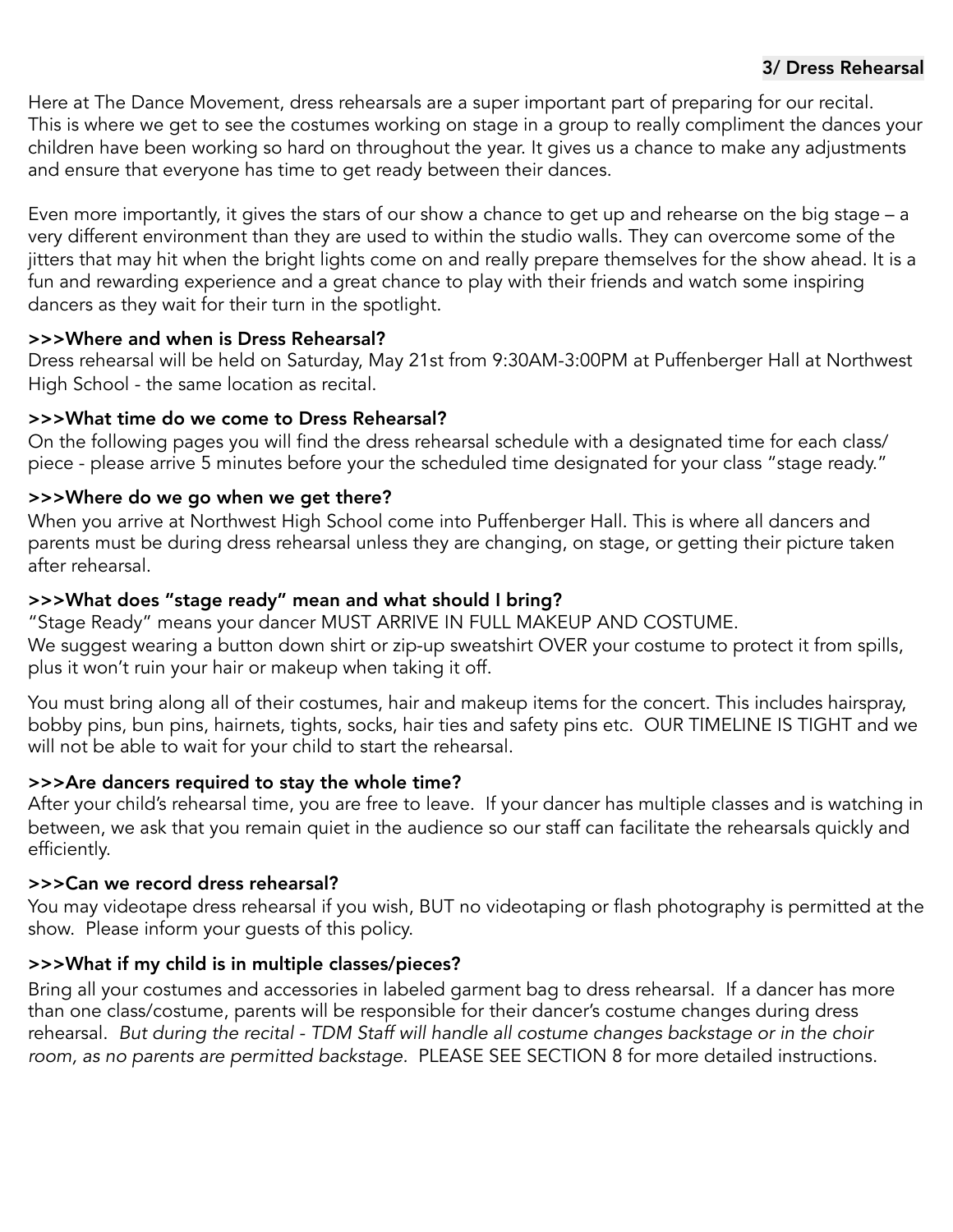# DRESS REHEARSAL 5/21/22 SCHEDULE PAGE 1 \*TDM COMPANY PIECES\*

| <b>CLASS</b>                                  | <b>DANCE TITLE</b>                    | <b>TIGHTS</b>                                     | <b>SHOES</b>                         | <b>HAIR</b>                                            | <b>DRESS REHEARSAL</b><br><b>TIME</b> |
|-----------------------------------------------|---------------------------------------|---------------------------------------------------|--------------------------------------|--------------------------------------------------------|---------------------------------------|
| Acro I                                        | Girl Party                            | Tan Convertible                                   | Barefoot                             | Mid Ponytail                                           | 9:30AM                                |
| KinderSMASH<br>Tap/Jazz Monday                | Fabulous                              | Tan Convertible                                   | <b>Black Tap Shoes</b>               | High Ponytail                                          | 9:35AM                                |
| Toddlers in Tutus/<br><b>Tuxes Monday</b>     | <b>Hippity Hoppity Frog</b>           | <b>Tan Convertible</b>                            | <b>Pink Ballet Shoes</b>             | Hair styled up & off the<br>face in high bun (if able) | 9:40AM                                |
| <b>Bebe Ballet</b>                            | Part of Your World                    | Tan Convertible                                   | <b>Pink Ballet Shoes</b>             | Hair styled up & off the<br>face in high bun (if able) | 9:45AM                                |
| Preschool Acro                                | ABC                                   | <b>Tan Convertible</b>                            | Barefoot                             | Mid Ponytail                                           | 9:50AM                                |
| Beginning Ballet/<br>Contemporary             | Wonderful Life                        | <b>Tan Convertible</b>                            | Barefoot                             | High Bun                                               | 9:55AM                                |
| Toddlers in Tutus/<br>Tuxes Wednesday         | A Dream is a Wish<br>Your Heart Makes | <b>Tan Convertible</b>                            | <b>Pink Ballet Shoes</b>             | Hair styled up & off the<br>face in high bun (if able) | 10:00AM                               |
| KinderSMASH<br>Ballet/Contemporary<br>Tuesday | Go the Distance                       | Tan Convertible                                   | Barefoot                             | High Bun                                               | 10:15AM                               |
| Preschool Pixies/<br>Pirates Wednesday        | Dig a Little Deeper                   | Tan Convertible                                   | <b>Black Tap Shoes</b>               | High Ponytail                                          | 10:20AM                               |
| Preschool Pixies/<br>Pirates Monday           | I'm Cute                              | <b>Tan Convertible</b>                            | <b>Black Tap Shoes</b>               | High Ponytail                                          | 10:25AM                               |
| Hip Hop I                                     | The Greatest Show                     | No Tights<br>(unless needed for<br>another dance) | <b>Black tennis</b><br>shoes         | High Ponytail                                          | 10:30AM                               |
| KinderMOVE                                    | Ponytail                              | <b>Tan Convertible</b>                            | White tennis shoes                   | High Ponytail                                          | 10:35AM                               |
| Fairy Tale & Twirl                            | Under the Sea                         | Tan Convertible                                   | <b>Pink Ballet Shoes</b>             | Hair styled up & off the<br>face in high bun (if able) | 10:40AM                               |
| Kinder/Beg Acro                               | I Don't Dance                         | <b>Tan Convertible</b>                            | Barefoot                             | Mid Ponytail                                           | 10:45AM                               |
| Petite Jazz                                   | Get Dat                               | Tan Convertible                                   | Barefoot or<br>tan dance paws        | High Ponytail                                          | 11:00AM                               |
| Petite/Junior Large<br>Jazz Group*            | Goosebumps                            | Tan Convertible                                   | Barefoot or<br>tan dance paws        | Low Ponytail                                           | 11:05AM                               |
| Teen Small Group                              | Let It All Go                         | <b>Tan Convertible</b>                            | Barefoot or<br>tan dance paws        | Low Ponytail                                           | 11:10AM                               |
| Beginning Hip Hop                             | Chicken Noodle Soup                   | Tan Convertible                                   | Pink, black or white<br>tennis shoes | High Ponytail                                          | 11:15AM                               |
| Prodigy Large Group<br>Contemporary*          | The Mess I Made                       | <b>NO TIGHTS</b>                                  | Barefoot or<br>tan dance paws        | Low Ponytail                                           | 11:20AM                               |
| Petite<br>Contemporary                        | Everything I Need                     | Tan Convertible                                   | Barefoot or<br>tan dance paws        | High Ponytail                                          | 11:25AM                               |
| Beginning/Tap I                               | Baby I'm a Star                       | Tan Convertible                                   | <b>Black Tap Shoes</b>               | High Ponytail                                          | 11:30AM                               |
| Prodigy Prep Small<br>Group Jazz*             | Like This Like That                   | <b>NO TIGHTS</b>                                  | Barefoot or<br>tan dance paws        | Low Ponytail                                           | 11:45AM                               |
| Beginning Jazz                                | Gold                                  | <b>Tan Convertible</b>                            | Barefoot                             | High Ponytail                                          | 11:50AM                               |
| Versatility I                                 | Spice Up Your Life                    | Tan Convertible                                   | Barefoot or<br>tan dance paws        | High Ponytail                                          | 11:55AM                               |
| Petite Ballet                                 | Can you feel the<br>love tonight?     | Tan Convertible                                   | <b>Pink Ballet Shoes</b>             | High Bun                                               | 12:00PM                               |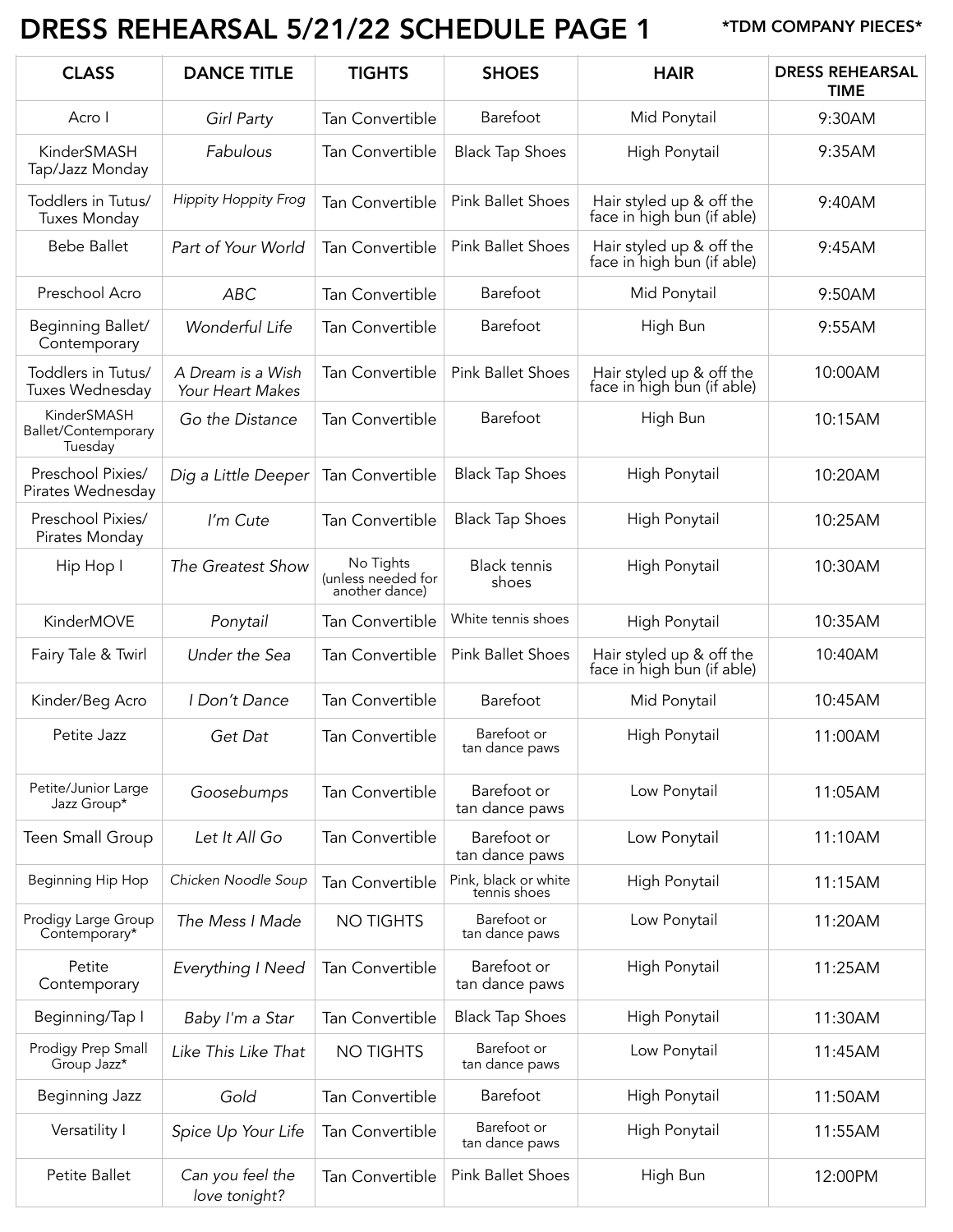# DRESS REHEARSAL 5/21/22 SCHEDULE PAGE 2 \*TDM COMPANY PIECES\*

| <b>CLASS</b>                                 | <b>DANCE TITLE</b>               | <b>TIGHTS</b>                                     | <b>SHOES</b>                 | <b>HAIR</b>   | <b>DRESS REHEARSAL</b><br><b>TIME</b> |
|----------------------------------------------|----------------------------------|---------------------------------------------------|------------------------------|---------------|---------------------------------------|
| Advanced<br>Contemporary                     | Gravity                          | No Tights                                         | Barefoot                     | Low Ponytail  | 12:45PM                               |
| Versatility II/III                           | Omigod You Guys                  | <b>Tan Convertible</b>                            | Barefoot                     | Low Ponytail  | 12:50PM                               |
| Junior I<br>Contemporary                     | <b>Belovedness</b>               | Tan Convertible                                   | Barefoot                     | Low Ponytail  | 12:55PM                               |
| Senior Solo -<br>Paulina                     | Please don't make<br>me love you | No Tights                                         | Barefoot                     | Low Ponytail  | 1:00PM                                |
| Teen Ballet/<br>Contemporary                 | Hold On Me                       | Tan Convertible                                   | Barefoot                     | Low Ponytail  | 1:05PM                                |
| Junior II<br>Contemporary                    | Ashes                            | Tan Convertible                                   | Barefoot                     | Low Ponytail  | 1:10PM                                |
| <b>Advanced Ballet</b>                       | Compassion                       | No Tights                                         | <b>Pink Ballet Shoes</b>     | Low Bun       | 1:15PM                                |
| Intermediate Jazz                            | Scream & Shout                   | Tan Convertible                                   | Barefoot                     | Low Ponytail  | 1:30PM                                |
| Senior Solo -<br>Kourtney Leonard            | Light                            | <b>NO TIGHTS</b>                                  | Barefoot                     | Low Ponytail  | 1:35PM                                |
| Junior Jazz                                  | Let's Get Loud                   | Tan Convertible                                   | Barefoot                     | Low Ponytail  | 1:40PM                                |
| Intermediate Ballet                          | Already Gone                     | Tan Convertible                                   | <b>Pink Ballet Shoes</b>     | Low Bun       | 1:45PM                                |
| Mini Small Group                             | Hound Dog                        | Tan Convertible                                   | Barefoot                     | High Ponytail | 1:50PM                                |
| Hip Hop IV                                   | Get Low                          | No Tights                                         | Matching<br>Tennis Shoes     | Low Ponytail  | 1:55PM                                |
| Intermediate<br>Contemporary                 | I Try                            | Tan Convertible                                   | Barefoot                     | Low Ponytail  | 2:00PM                                |
| Junior Ballet                                | Perfect                          | Tan Convertible                                   | <b>Pink Ballet Shoes</b>     | Low Bun       | 2:15PM                                |
| Prodigy Jazz Small<br>Group                  | I Felt Cute                      | No Tights                                         | Barefoot                     | Low Ponytail  | 2:20PM                                |
| Hip Hop III                                  | On the Floor                     | No Tights<br>(unless needed for<br>another dance) | White tennis<br>shoes        | Low Ponytail  | 2:25PM                                |
| Hip Hop II                                   | Gettin' Jiggy With It            | No Tights<br>(unless needed for<br>another dance) | <b>Black tennis</b><br>shoes | Low Ponytail  | 2:30PM                                |
| Int/Adv. Tap                                 | Can't Touch This                 | No Tights<br>(unless needed for<br>another dance) | <b>Black Tap Shoes</b>       | Low Ponytail  | 2:35PM                                |
| Senior Solo - Layla                          | Heartbreak Story                 | <b>NO TIGHTS</b>                                  | Barefoot                     | Low Ponytail  | 2:40PM                                |
| Petite/Junior Large<br>Group<br>Contemporary | Smallest Light                   | Tan Convertible                                   | Barefoot                     | Low Ponytail  | 2:45PM                                |
| Advanced Jazz<br>Tech                        | Burn It Up                       | <b>NO TIGHTS</b>                                  | Barefoot                     | Low Ponytail  | 2:50PM                                |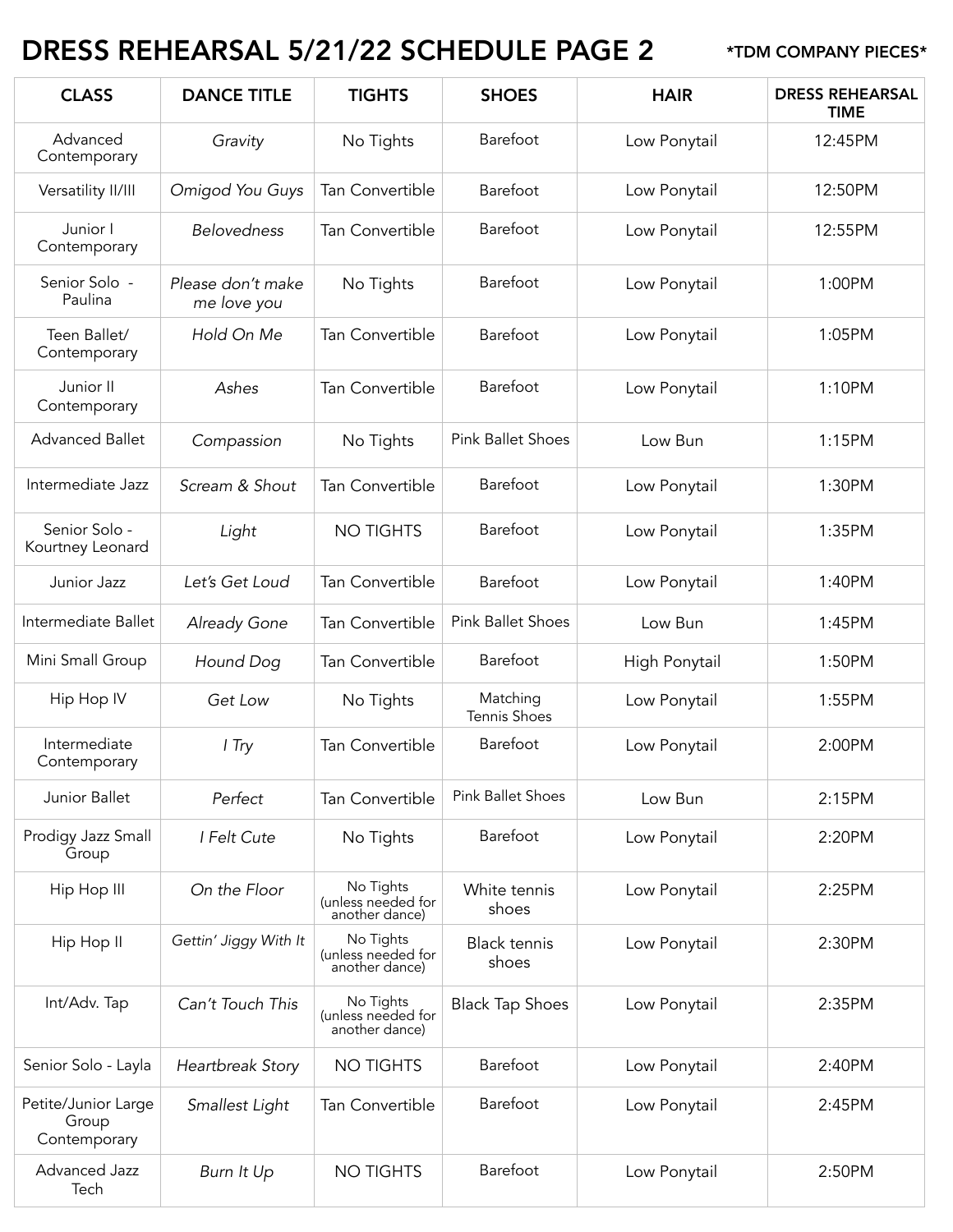#### Sunday, May 22nd, 2022 1:00PM

Acro I

KinderSMASH Tap/Jazz (Mon.)

Toddlers in Tutus/Tuxes (Mon.)

Bebe Ballet

Preschool Acro

Beginning Ballet/Contemporary

Toddlers in Tutus/Tuxes (Weds.)

KinderSMASH Ballet/Contemporary (Tues.)

Preschool Pixies/Pirates (Weds.)

Preschool Pixies/Pirates (Mon.)

Hip Hop I

KinderMOVE

Fairy Tale & Twirl

Kinder/Beg Acro

*BABY BREAK*

Petite Jazz

Petite/Junior Large Jazz Group\*

Teen Small Group\*

Beginning Hip Hop

Prodigy Large Group Contemporary\*

Petite Contemporary

Beginning/Tap I

Prodigy Prep\*

Beginning Jazz

Versatility I

Petite Ballet

#### What's the Baby Break?

The "Baby Break" is a short 10 minute intermission where any parents of

2, 3, or 4 year old dancers are permitted to pick up their dancer and leave.

If this is something you would like to do please let us know by email at [thedancemovementohio@gmail.com](mailto:thedancemovementohio@gmail.com) and we can send you instructions.

#### Sunday, May 22nd, 2022 3:30PM

Advanced Contemporary Versatility II/III

Junior I Contemporary

Senior Solo - Paulina

Teen Ballet/Contemporary

Junior II Contemporary

Advanced Ballet

Intermediate Jazz

Senior Solo - Kourtney

Junior Jazz

Intermediate Ballet

Mini Small Group

Hip Hop IV

Intermediate Contemporary

Junior Ballet

Prodigy Jazz Small Group\*

Hip Hop III

Hip Hop II

Int/Adv. Tap

Senior Solo - Layla Johnson

Petite/Junior Contemporary Large Group

CLOSING COMMENTS

Advanced Jazz Tech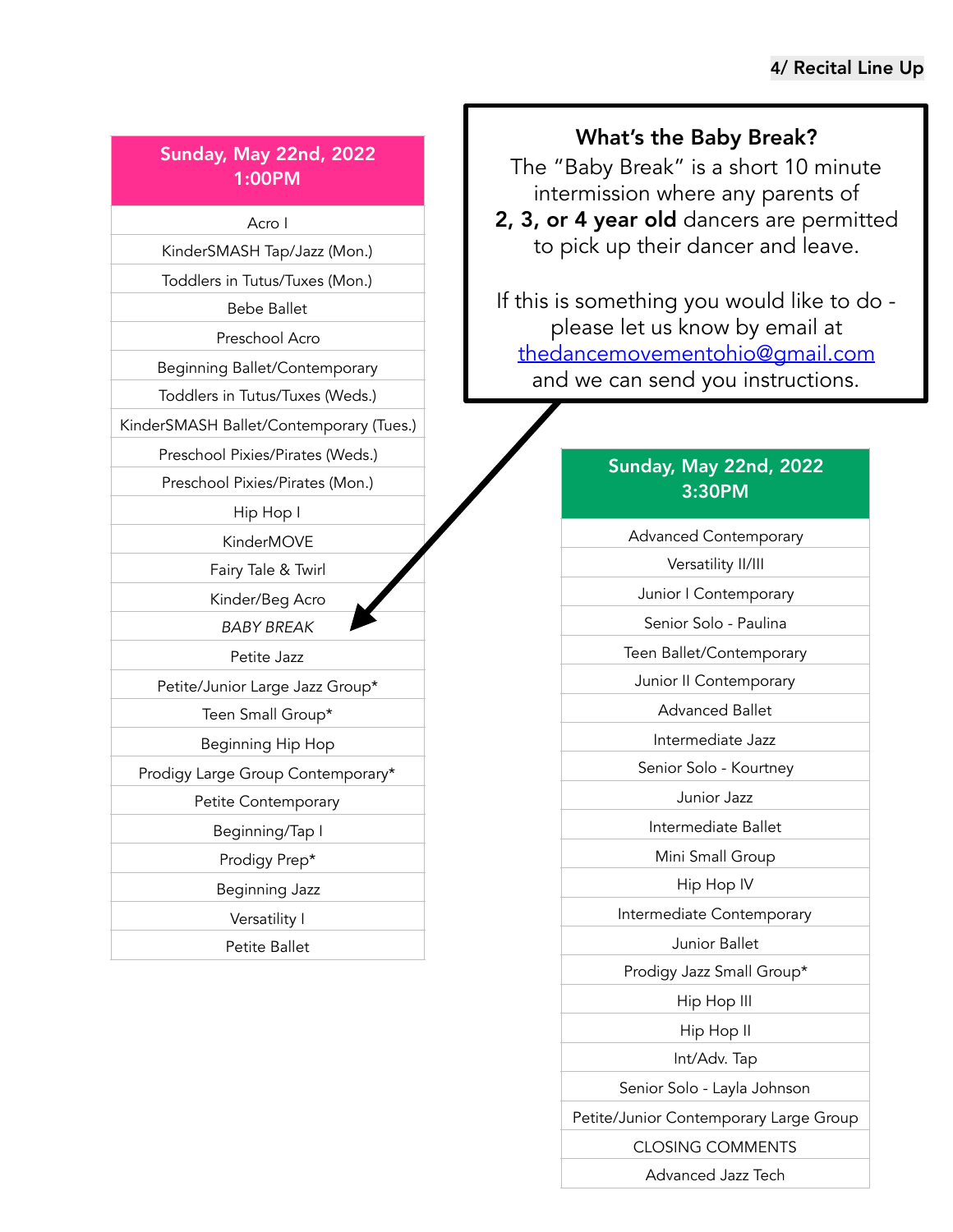Tickets for our recital will go on sale to the public on

#### SATURDAY, APRIL 16th, 2022 at 9:00am

### RECITAL TICKET LINK: https://25755.recitalticketing.com/landing.cfm

Tickets can only be purchased from our custom Dance Recital Ticketing website. The link is listed above, a QR CODE hanging in the studio, and shared on our Facebook page.

## RECITAL TICKETS: \$16 each

#### PLEASE MAKE SURE YOU SELECT (OR CLICK) THE CORRECT SHOW TIME WHEN PURCHASING YOUR RECITAL TICKETS!!!

In past years *we have sold 80-90% -* 

 *PLEASE do not delay in getting your recital tickets!* 

#### >Will tickets be sold in person?<

No, recital tickets are only sold online and will NOT be sold in person at the studio?

#### >Is there anything that would prevent me from buying recital tickets?<

If your dancer has an outstanding balance - you will NOT be permitted to purchase recital tickets.

#### >Do I need a ticket for each show? Is there a multi-show discount?<

You will need a ticket for each show you attend and there are NO multi-show discounts

#### >Do I need a ticket for my baby?<

We do not charge for children 2&UNDER to attend the concert, - unless they need their own seat. We also ask that you consider our dancers and audience members when bringing young children to watch. If they become loud, distressed, or disturb any other audience members please take them outside to let off a bit of steam before returning to enjoy the rest of the show.

#### 6/ Hair, Shoes, Make-Up, and Accessories…

#### See the detailed list above for Hair and Shoe Requirements…

#### HAIR:

Bangs must be off your face, feel free to braid or style the front of the pony or bun. Use hair ties and bobby pins that match your hair -hairnets make buns a lot easier! Be sure to secure all headpieces and use hairspray!

#### EARRINGS:

Crystal or rhinestone styled stud earrings are allowed BUT not other jewelry is permitted.

#### NO NAIL POLISH!

#### OTHER COSTUME TIPS:

No underwear should be worn under costumes - it leaves lines and hangs out of costumes. We provide tights and those are considered your undergarments for stage. If you MUST wear undergarments, they should be skin colored and not visible under the costume.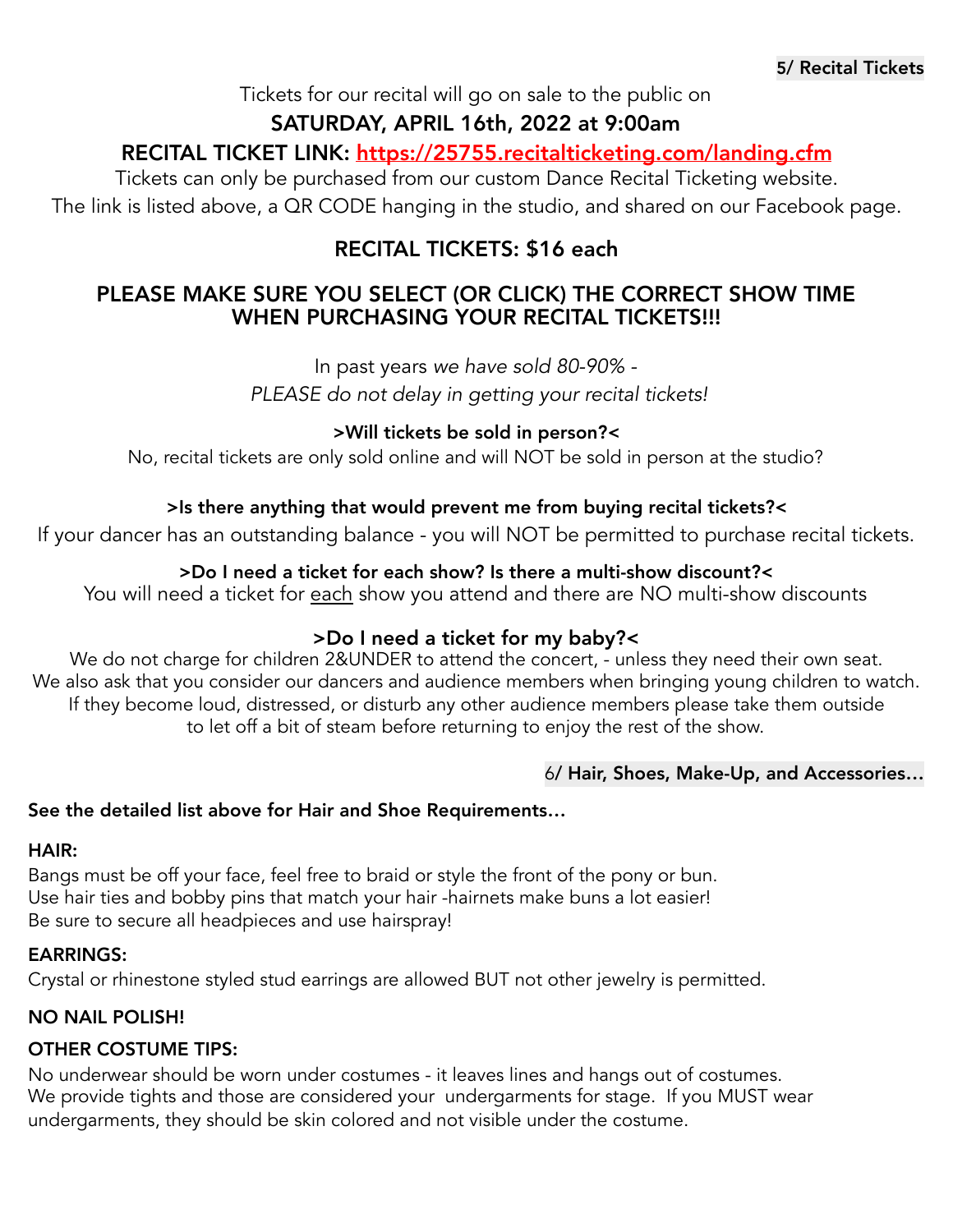Knowing how to apply stage makeup is essential for all dancers-stage lights are extremely bright and will wash out any and all facial features if no makeup is applied. For our littlest dancers - applying a lot of makeup may not be ideal - so we always say lipstick, cheeks, and mascara are the 3 most important things!

#### WHAT YOU NEED:

· Basic makeup brush set, foundation, eyeshadow palate with at least 3 complimentary colors, black eyeliner, mascara (black), blush and lipstick.

#### FOUNDATION:

· Apply foundation to a clean face. Use the cosmetic wedges to help blend the foundation into the skin. Be sure to blend a little foundation to the bottom of the chin into the top of the neck so that the foundation looks natural.

#### BLUSH:

· Starting at the middle of the cheekbone, use a big brush to blend the blush back. Using a large blush brush (as opposed to the kind that comes with the blush) will help to blend the blush into the skin and make it look more natural.

#### EYESHADOW:

· Apply a taupe or light tan (medium color) on the eye lid right up into the crease.

- · Apply a dark brown (darkest color) to the crease of the eye and blend it in well
- · Apply the lightest color (white or light beige) to just under the eyebrow and blend all three colors.

#### EYELINER:

· Apply eyeliner to the top of the eye, as close to the lashes as you can manage.

· Apply a very thin line of pencil eyeliner to the bottom of the eye. Be careful not to apply too much. If the line is too thick on the bottom of the eye it actually makes the eyes look less open on stage.

#### MASCARA:

· Apply mascara to lashes. Again, focus more on the top lashes and apply a very little amount to the bottom lashes. Use an eyelash comb to help separate and extend the eyelashes after applying mascara.

#### LIPS:

#### · LIPSTICK IS REQUIRED:

We recommend applying lip liner first. Be sure to stay within the natural lines of the lips. Next, apply lipstick to the inside of the lips. Maybelline Super Stay works best because once it is on, it does not come off when a performer sweats, drinks water, or changes a costume (it is next to impossible to get red lipstick out of a light-colored costume). You just apply the clear gloss for moisture.

#### RECOMMENDED MAKE UP LIST

*Lipstick:* Maybelline Super Stay 24 in KEEP IT RED for younger dancers or EVERLASTING WINE for older. *Eyeshadow:* Wet n Wild Color Icon Nude Awakening *Foundation:* Liquid foundation (EX:COVERGIRL Outlast All-Day Stay Fabulous 3-in 1 ) *Setting Foundation Powder:* Optional (EX: L'Oreal Paris Infallible Tinted Loose Setting Powder) *Blush:* Mauve colored (Ex: Essence – 40 Beloved) *Eye Liner:* Black Eye Liner ( EX: e.l.f Precision Liquid Liner – black) *Mascara:* Black (EX: Essence Lash Princess) *Eyelashes:* Ardell 120 non magnetic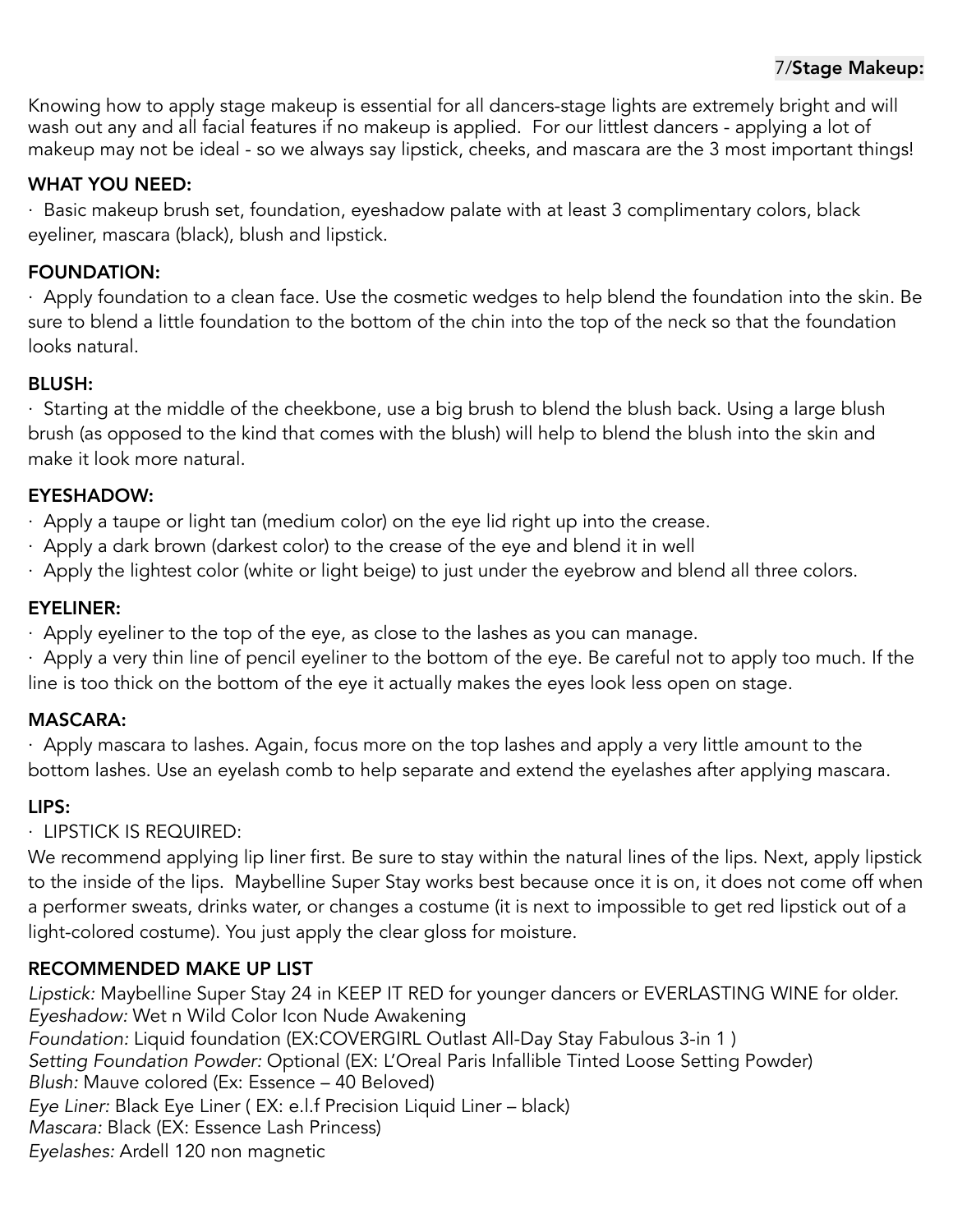#### >>>Where do I drop my dancers off?

The Choir Room will be the designated Dancer Drop-Off spot. (THERE WILL BE A SIGN). *PLEASE TAKE YOUR CHILD TO THE BATHROOM BEFORE YOU DROP THEM OFF!* 

#### >>>What time do I drop my dancer off?

If your dancer is in the 1:00PM show, please drop your dance off at 12:30PM

If your dancer is in the 3:30PM show, please drop your dancer off at 3:00PM

#### >>>Do we bring our dancer in their costume?

Your child should be dropped off in their first (or only) costume and "Show Ready" - meaning in their costume, with their hair done and make-up applied. They should have nothing with them other than dance shoes, costume changes, and a disposable water bottle.

#### >>>Where do we pick our dancers up?

If your dancer is in the 1:00PM show, they will be picked up at the side door of the auditorium (THERE WILL BE SIGN) once the show concludes. Once the show is over and the curtains are closed, TDM staff will take kids off the stage and release them from this door one class at a time in show order.

If your dancer is in the 3:30PM show, they will be dismissed from the stage - we suggest setting up a meeting spot with your child.

#### 9/ What To Bring

#### >>>What do I bring to recital?

Your dancer should have their dance shoes in a small, labeled bag , costume changes, hair supplies (hair ties, comb/brush, bobby pins), and a labeled, disposable water bottle (if needed).

#### >>>What if my dancer has multiple costumes?

There will be garment rack hanging by the Choir Room (Dancer Drop-Off) and this is where you should hang your child's garment bag that contains the multiple costumes. Please make sure the garment bag is labeled with your child's name and title of the dance or class. Put all the accessories in the zipper pouch of the garment bag or in a bag attached to the hanger of the matching costume. They will also need their dance shoes in the zipper pouch of the garment bag or in a small bag on the hanger the costumes are on. LABEL EVERYTHING. We also recommend that you attach a photo next to your dancer's name so it makes it easier for our volunteers to locate the belongings and help with quick changes.

#### >>>Can we send snacks or toys/electronics with our kids?

Dancers are not permitted to bring snacks or any non-dance belongings other than a disposable water bottle. In the choir room we will have "costume safe" snacks, coloring, and usually a movie playing to keep the kids calm, happy and entertained.

#### >>>Can we stay with our kids during the show?

Parents are not permitted in the choir room or backstage to change the dancers - TDM Staff will have that covered.